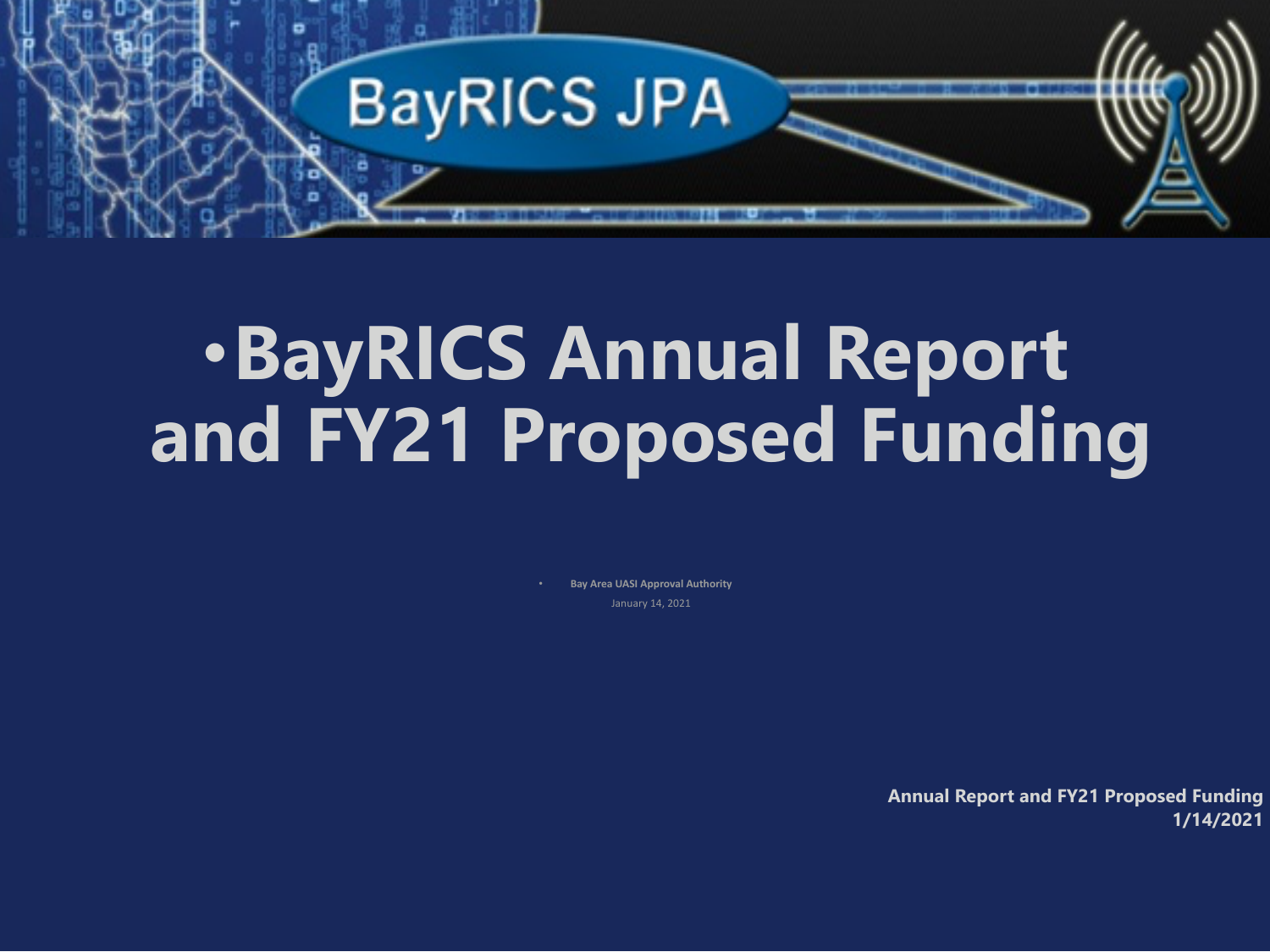• Tactical Interoperabable Communications Plan (TICP) Update and Mobile

- App
- Annual System Key Exchange
	- 97 keys exchanged among 6 counties + 3 federal partners
- Update to Regional Fleet Map
- Development of Standardized Regional Alias Scheme

Planning and Governance

# 2020 Achievements

# • **Public Safety Voice Communications Interoperability**

1

BayRICS JPA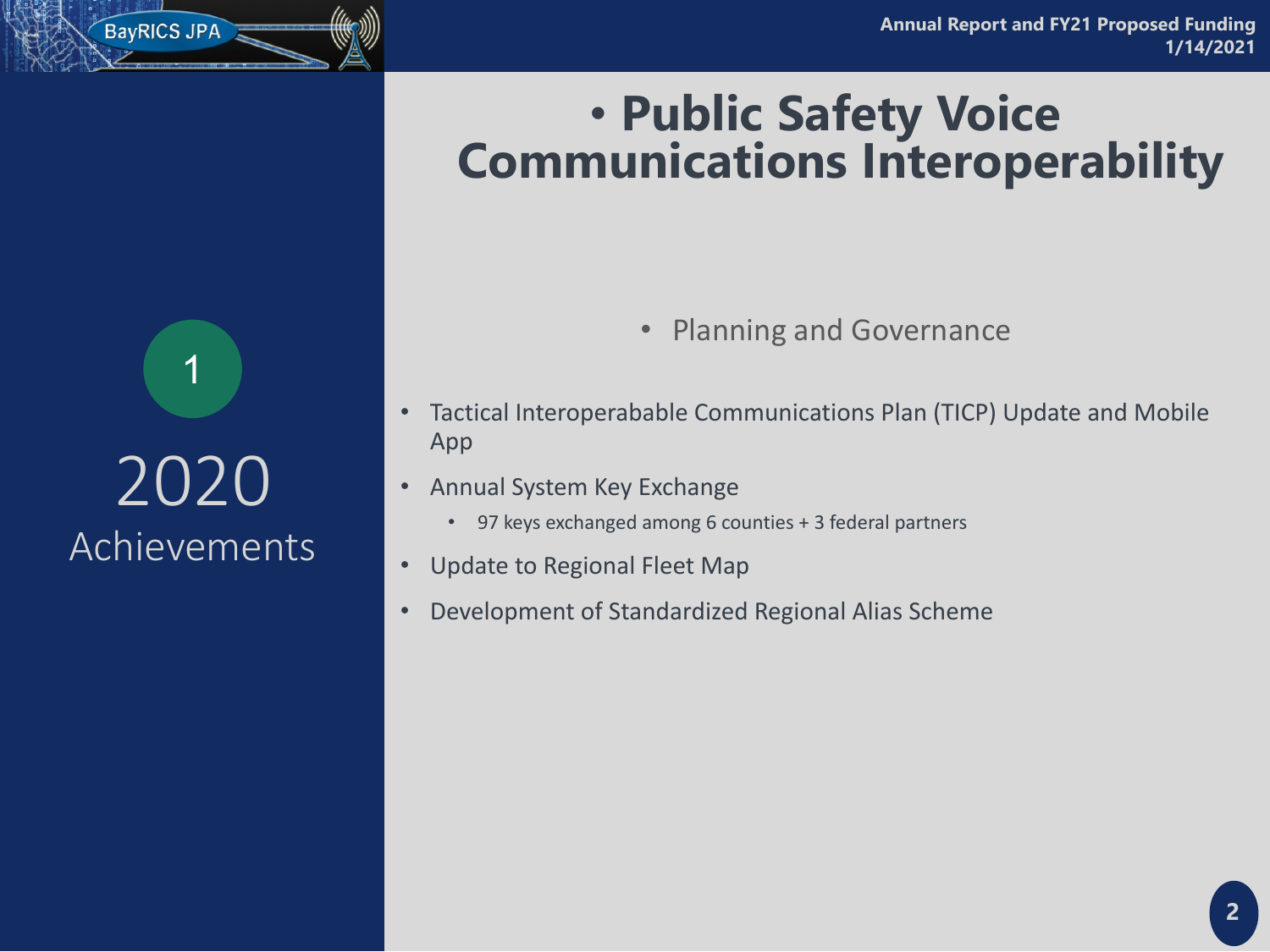• Membership Expansion and Coordination with State and Federal Partners:

- - 74 participants representing 30+ agencies
- Coordination with UASI Programs:
	- THIRA/SPR Input
	- Integrated Preparedness Plan (IPP)
	- Regional Exercises
- Ad-Hoc Problem Solving Working Groups :
	- LOA/MOU Development
	- Equitable ID Distribution

# 2020 Achievements

# • **Public Safety Voice Communications Interoperability**

### • Radio Operators Advisory Group

1

BayRICS JPA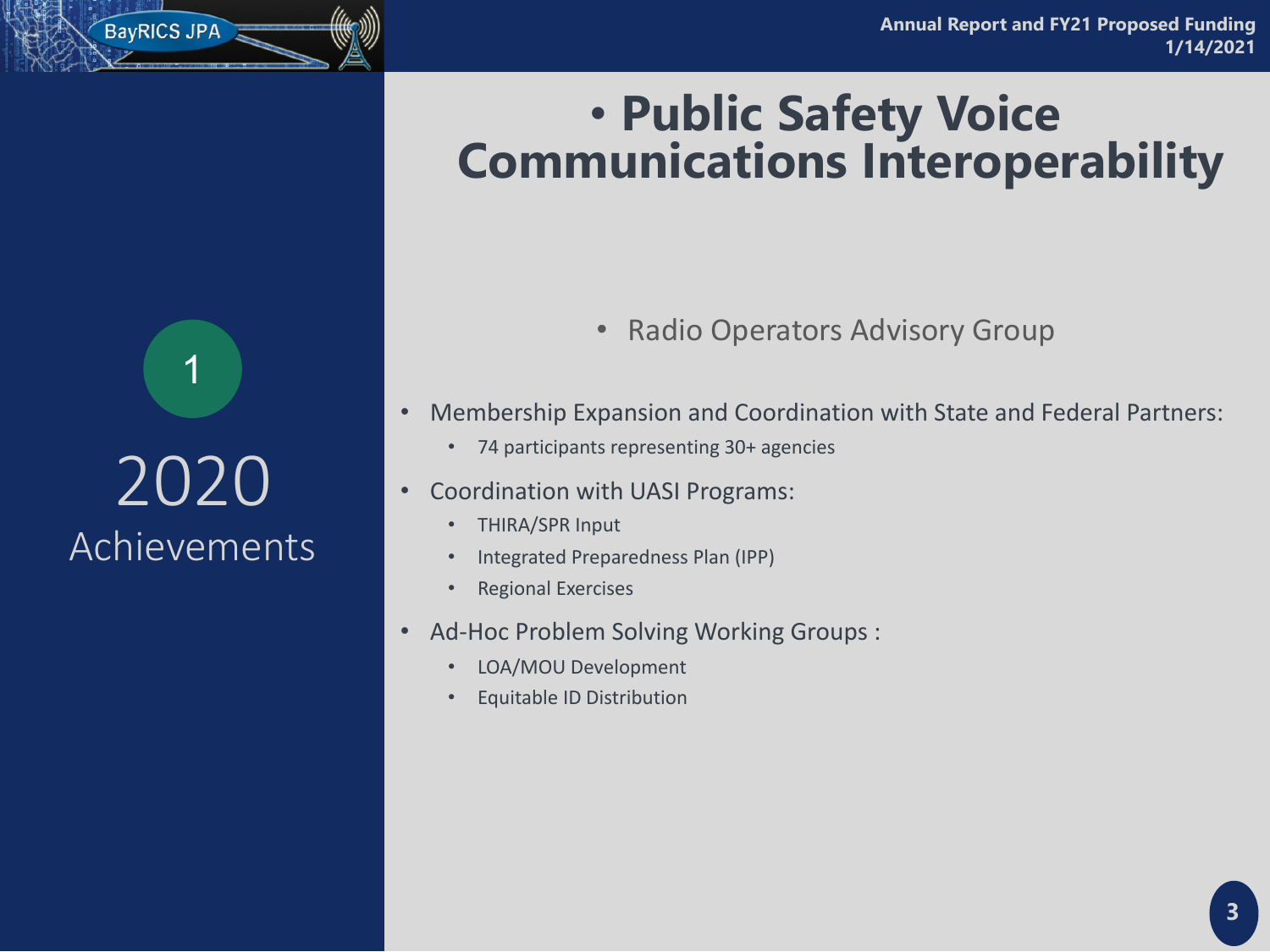- Planning, Governance, and Information Sharing
- Hosted regional presentations on public safety broadband from:
	- **FirstNet Authority**
	- AT&T
	- **Verizon**
	- CalOES
- Held seats on the national FirstNet Public Safety Advisory Committee (PSAC) and the California First Responders Network Board (CalFRN) to represent Bay Area needs in network development
- Provided support to Bay Area jurisdictions considering adoption of FirstNet services
- Supported FirstNet testing and evaluation across the region
- Documented and shared lessons learned through the Radio Operators Advisory Committee

### BayRICS JPA

# • **Public Safety Broadband**

2020 Achievements 2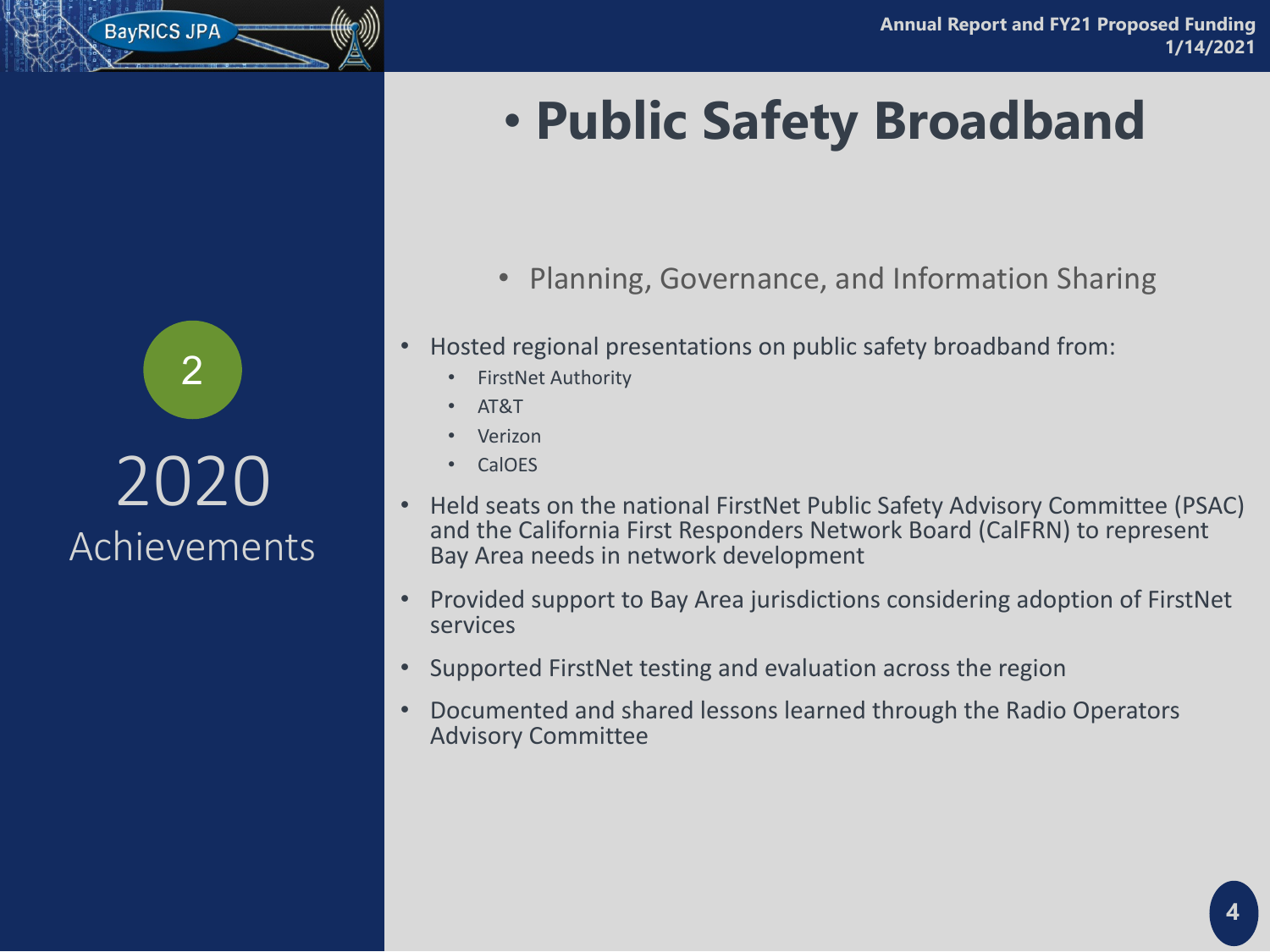BayRICS JPA



### • **BayRICS relies upon two sources of funding**

### • UASI Grants and Member Fees

#### **Member Fees**

- P25 Radio Interoperability
- Radio Operators Advisory Group
- Training & Exercise
- Outreach & Information Sharing
- Regional Projects

- Management of the JPA
- **Staffing**
- FirstNet PSAC
- Regional Broadband Planning
- Member Communications & Outreach

#### **UASI Grant**

41%





**UASI Grant**



#### Annual Budget: \$143,000

3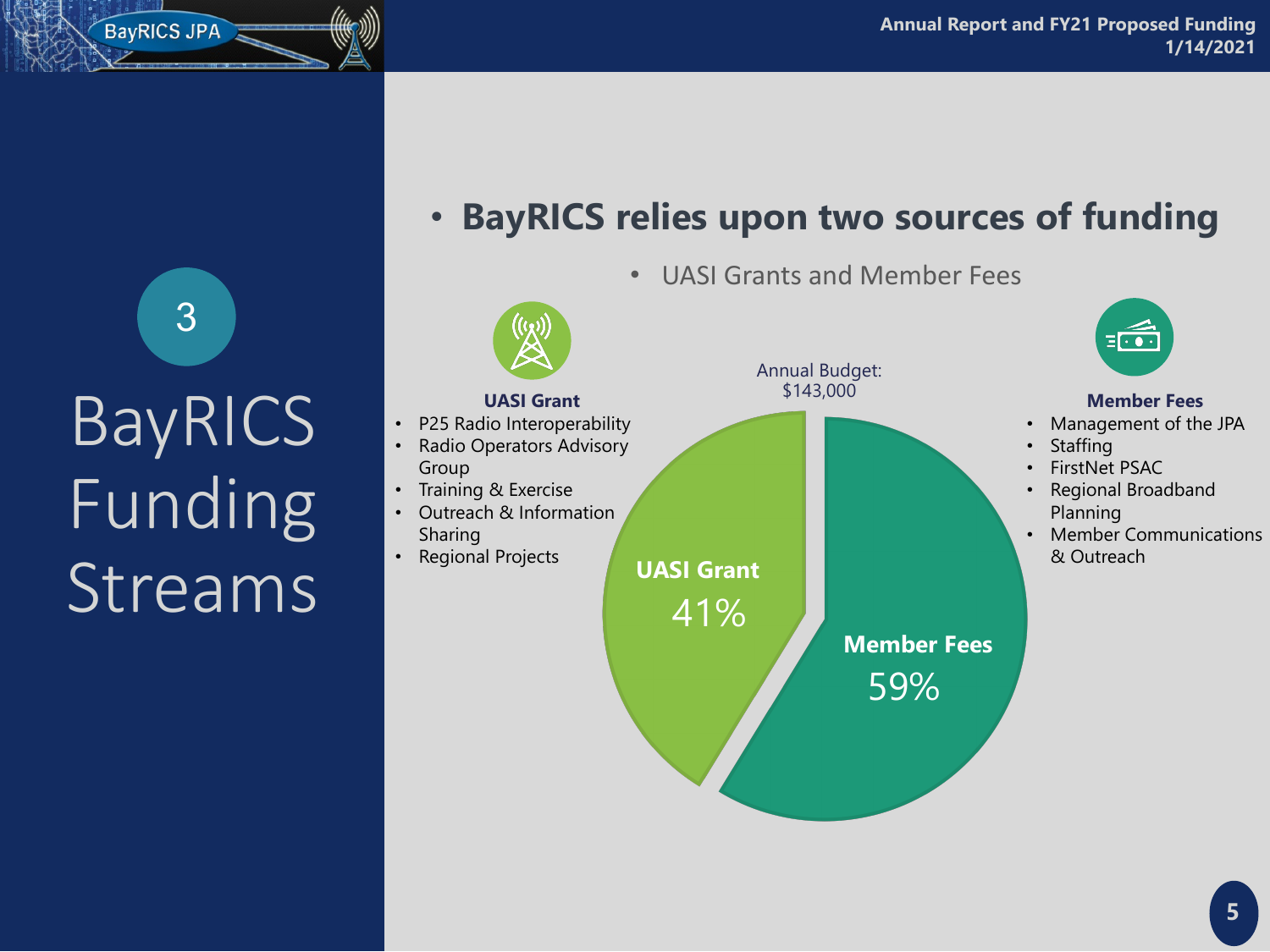• Since FY14, BayRICS' mission has changed in response to the evolving public safety

• BayRICS continues the process to revise its Joint Powers Agreement in order to bring more feepaying members into the Authority and reduce its reliance on UASI funding for operational

• In FY21, BayRICS will oversee the development of a "*UASI-Funded Technology Projects Sustainment Strategy*" to explore options for weaning off UASI funds for continued operational

- communications landscape. As such, BayRICS' funding requests have decreased.
- expenses.
- expenses.
- join the authority (e.g., a \$10,000 per year reduction through FY26).

### **BayRICS Sustainment** Strategy

• Using the results of the *Technology Projects Sustainment Strategy*, BayRICS anticipates steadily **reducing its annual funding requests over the next six years** as additional fee-paying members

### BayRICS JPA